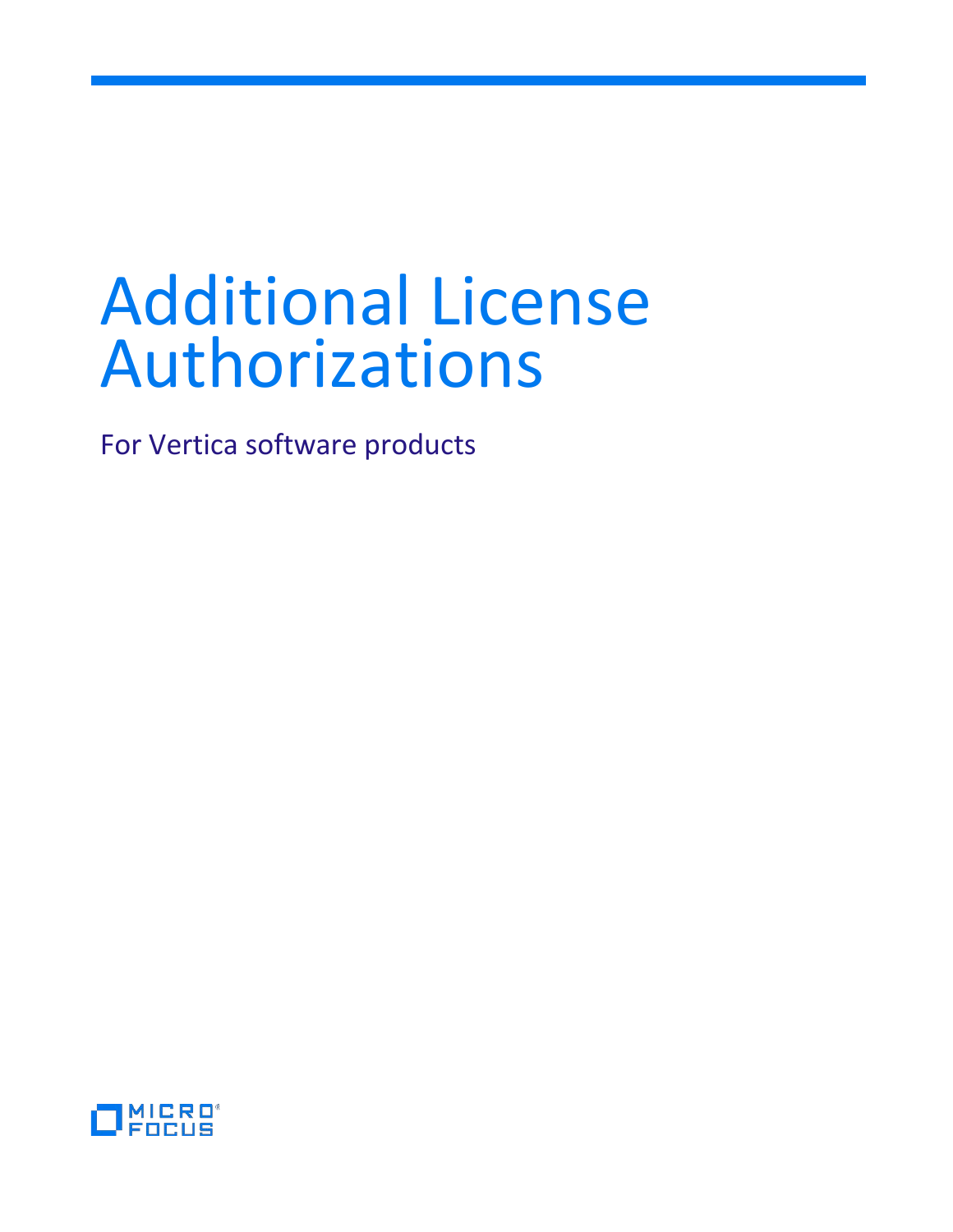## **Products and suites covered**

| <b>Products</b>                  | E-LTU or<br>E-Media<br>available <sup>*</sup> | <b>Perpetual License</b><br>Non-production<br>use category** | Subscription or<br><b>Term License</b><br>Non-production<br>use category (if<br>available) |
|----------------------------------|-----------------------------------------------|--------------------------------------------------------------|--------------------------------------------------------------------------------------------|
| <b>Vertica Community Edition</b> | No                                            | N/A                                                          | N/A                                                                                        |
| Vertica Express Edition          | Yes                                           | Class 4                                                      | Class 4                                                                                    |
| Vertica External Data Add-On     | Yes                                           | Class 4                                                      | Class 4                                                                                    |
| Vertica for SQL on Data Lakes    | Yes                                           | Class 4                                                      | Class 4                                                                                    |
| <b>Vertica Premium Edition</b>   | <b>Yes</b>                                    | Class 4                                                      | Class 4                                                                                    |
| Vertica + Voltage Add-On         | Yes                                           | Class 4                                                      | Class 4                                                                                    |

\* Any product sold as E-LTU or E-Media shall be delivered electronically regardless of any contrary designation in a purchase order. \*\* Non-production use rights, if any, can be found at **[software.microfocus.com/legal/software-licensing](https://software.microfocus.com/legal/software-licensing)**.

# **Definitions**

Capitalized terms not otherwise defined in this ALA document are defined in the governing agreement.

| <b>Term</b>                              | <b>Definition</b>                                                                                                                                                                                                                                                   |
|------------------------------------------|---------------------------------------------------------------------------------------------------------------------------------------------------------------------------------------------------------------------------------------------------------------------|
| <b>Client Software</b>                   | Means Voltage SecureData Client Simple API software running on Windows and Linux (SUSE and<br>RedHat).                                                                                                                                                              |
| Cluster                                  | Means a group of cooperating Vertica Nodes.                                                                                                                                                                                                                         |
| Core                                     | Means a part of a CPU that executes a single stream of compiled instruction code.                                                                                                                                                                                   |
| <b>CPU</b>                               | Means a system in a single integrated circuit package with one or more discrete processing Cores.                                                                                                                                                                   |
| Developed Code                           | Means the software and scripts developed and/or deployed by Licensee using Voltage SecureData<br>products.                                                                                                                                                          |
| E-LTU and<br>E-Media                     | Means products which are electronically delivered only, and as such any reference to FOB Destination or<br>delivery methods that are stated on your purchase order other than electronic shall be null and void with<br>respect to these E-LTU or E-Media products. |
| <b>Embedded Analytics</b><br>Application | Means a commercial application that is hosted by the license owner (private data center or public<br>cloud) and includes a custom User Interface. No direct read/write access to the Vertica software is<br>allowed for Embedded Analytics Applications.            |
| <b>External Data Size</b>                | Means the size of the data accessed at the source (e.g. HDFS) with the URL path defined by a Vertica<br>external table in Parquet or ORC format.                                                                                                                    |
| GB                                       | Means gigabytes which designates the amount of physical capacity that can be managed.                                                                                                                                                                               |
| <b>HDFS</b>                              | Means Hadoop distributed file system.                                                                                                                                                                                                                               |
| Instance                                 | Means each implementation of the application installed on a Server.                                                                                                                                                                                                 |
| LTU                                      | Means License To Use.                                                                                                                                                                                                                                               |
| <b>MP</b>                                | Means monthly payment for the term LTU and Term Support. When MP is indicated in the product<br>description customer is required to submit a purchase order inclusive of both for the term of the license.                                                          |
| Named User or Nmd User                   | Means a specific individual authorized by you to access the software regardless of whether they are<br>actively using the software.                                                                                                                                 |
| Node                                     | Means a Server that acts as a single computer system, whether physical or virtual.                                                                                                                                                                                  |
| ORC File                                 | Means Optimized Row Columnar file format.                                                                                                                                                                                                                           |
| Parquet File                             | Means Columnar data format.                                                                                                                                                                                                                                         |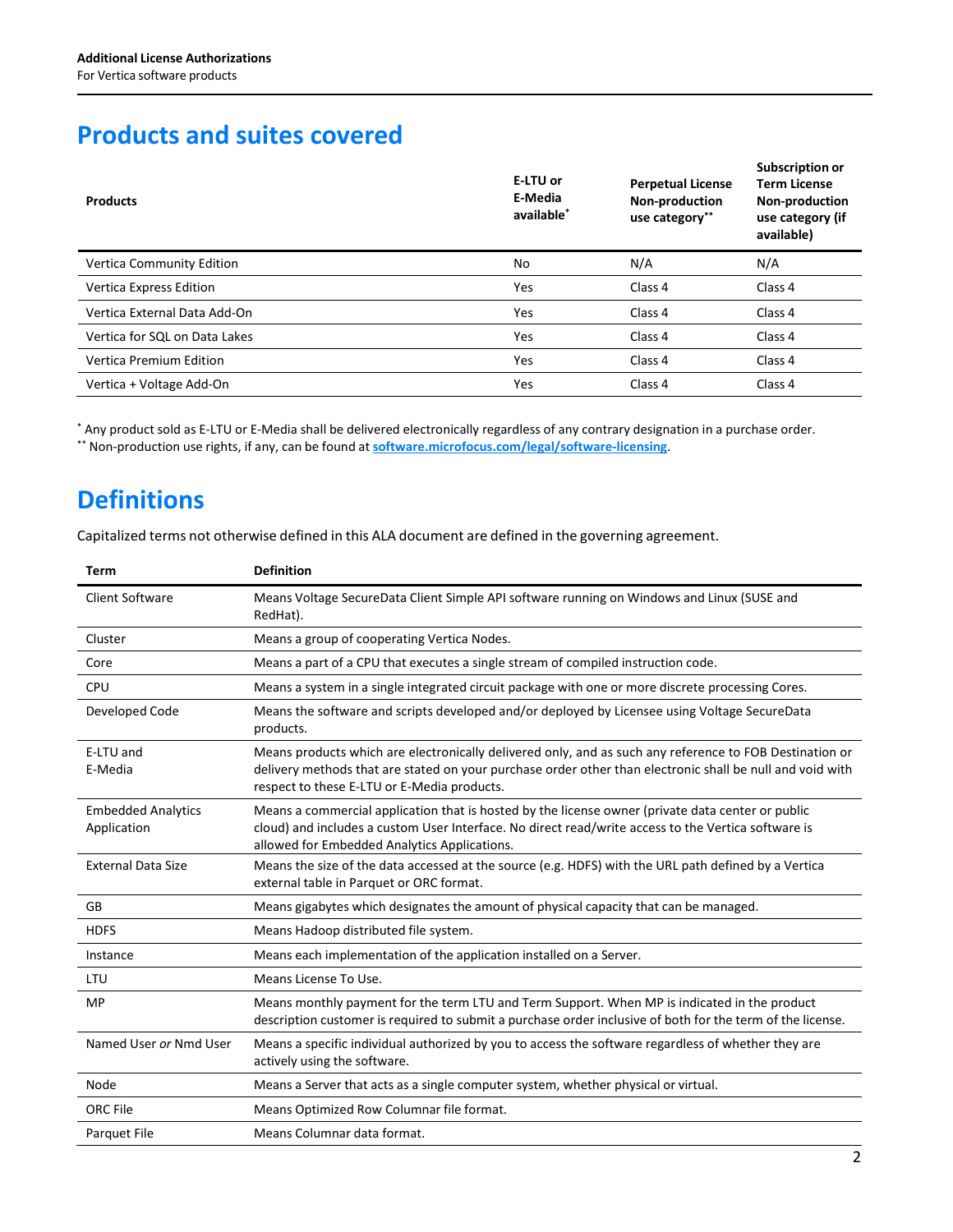#### **Additional License Authorizations**

For Vertica software products

| Term                                                | <b>Definition</b>                                                                                                                                                                                                                                                                                                                                                                                                                                                                                                                                                                                                                                                                                    |
|-----------------------------------------------------|------------------------------------------------------------------------------------------------------------------------------------------------------------------------------------------------------------------------------------------------------------------------------------------------------------------------------------------------------------------------------------------------------------------------------------------------------------------------------------------------------------------------------------------------------------------------------------------------------------------------------------------------------------------------------------------------------|
| Raw Data Size or Vertica<br>Raw Data Size           | Means the size of the uncompressed data stored in a Vertica database as if such uncompressed data had<br>been exported from the database in text format. All logical database entities (tables) and all derived and<br>aggregate tables are included in the Raw Data Size measurement. All data stored in external tables in the<br>ORC or Parquet format is included in the Raw Data Size. Data stored in Flex Tables (as defined in<br>documentation on Vertica.com) will be counted as one tenth the capacity stored in a regular table (e.g.<br>1TB loaded into Flex Tables will count as 100GBs towards the license capacity). The following is excluded<br>from the Raw Data Size measurement: |
|                                                     | " Multiple projections (underlying physical copies) of data from a logical database entity (table); i.e. data<br>appearing in multiple projections of the same table is only counted once                                                                                                                                                                                                                                                                                                                                                                                                                                                                                                            |
|                                                     | • Data stored in temporary tables                                                                                                                                                                                                                                                                                                                                                                                                                                                                                                                                                                                                                                                                    |
|                                                     | • Data stored in flattened tables used for de-normalization purposes                                                                                                                                                                                                                                                                                                                                                                                                                                                                                                                                                                                                                                 |
|                                                     | ■ Deleted data that remains in the database                                                                                                                                                                                                                                                                                                                                                                                                                                                                                                                                                                                                                                                          |
|                                                     | • Data stored in the Write Optimized Store (WOS) as defined in documentation                                                                                                                                                                                                                                                                                                                                                                                                                                                                                                                                                                                                                         |
|                                                     | " Data stored in system tables such as monitoring tables, data collector tables, query repository tables,<br>Database Designer work tables, etc.                                                                                                                                                                                                                                                                                                                                                                                                                                                                                                                                                     |
|                                                     | • Views                                                                                                                                                                                                                                                                                                                                                                                                                                                                                                                                                                                                                                                                                              |
|                                                     | " Copies or adaptations for back-up or archival purposes or when copying or adaptation is an essential<br>step in the authorized use of the Vertica software                                                                                                                                                                                                                                                                                                                                                                                                                                                                                                                                         |
| <b>Read Optimized Store</b><br>Format or ROS Format | Means the internal columnar format in which the Vertica system stores data for query purposes.                                                                                                                                                                                                                                                                                                                                                                                                                                                                                                                                                                                                       |
| Server or SVR                                       | Means any designated computer system in which an Instance or Instances of the software is installed.                                                                                                                                                                                                                                                                                                                                                                                                                                                                                                                                                                                                 |
| SaaS Fee                                            | See definition for Subscription.                                                                                                                                                                                                                                                                                                                                                                                                                                                                                                                                                                                                                                                                     |
| Subscription                                        | Means a Term License that is priced with both Term LTU Fees and Term Support Fees bundled together as<br>a single line item. This license may be used for internal use cases, external access and commercial<br>applications as Embedded Analytics applications.                                                                                                                                                                                                                                                                                                                                                                                                                                     |
| ТB                                                  | Means terabytes which designates the amount of physical capacity that can be managed.                                                                                                                                                                                                                                                                                                                                                                                                                                                                                                                                                                                                                |
| Term License to Use or<br>Term LTU                  | Means a software license to use (LTU) which indicates in its license description that the license is valid<br>for a fixed period of time such as One Month (1M), One Year (1Y) etc. Term LTUs are not perpetual<br>licenses, therefore upon expiration of the Term License, no software license asset survives as a standalone<br>element.                                                                                                                                                                                                                                                                                                                                                           |
| <b>Term Support</b>                                 | Means a fixed period support offering that is only valid during the time period of the associated Term<br>LTU. Term Support is not renewable upon expiration of the Term License as a standalone element.                                                                                                                                                                                                                                                                                                                                                                                                                                                                                            |
| Unlimited or Unl                                    | Means without restrictions in terms of number of systems, devices or media, depending on the context.                                                                                                                                                                                                                                                                                                                                                                                                                                                                                                                                                                                                |
| User                                                | Means a user whose use is restricted to the type of software that is being licensed.                                                                                                                                                                                                                                                                                                                                                                                                                                                                                                                                                                                                                 |

# **Software specific license terms**

Software products with software specific license terms are described below. Software products covered by this ALA document (as listed above) and not covered in this section do not have software specific license terms.

## **Vertica Community Edition**

Vertica Community Edition license terms are the same as the Vertica Enterprise Edition license terms listed below with the following exceptions: a) Raw Data Size is limited to one (1) TB, b) External Data Size is limited to three (3) TB, c) to be used on no more than three (3) Servers or other resources that act as a single system whether physical or virtual and d) cannot be connected to multiple editions of Vertica Community Edition. Vertica Community Edition must be installed on a separate Node from Hadoop when performing queries of the Hadoop native formatted data.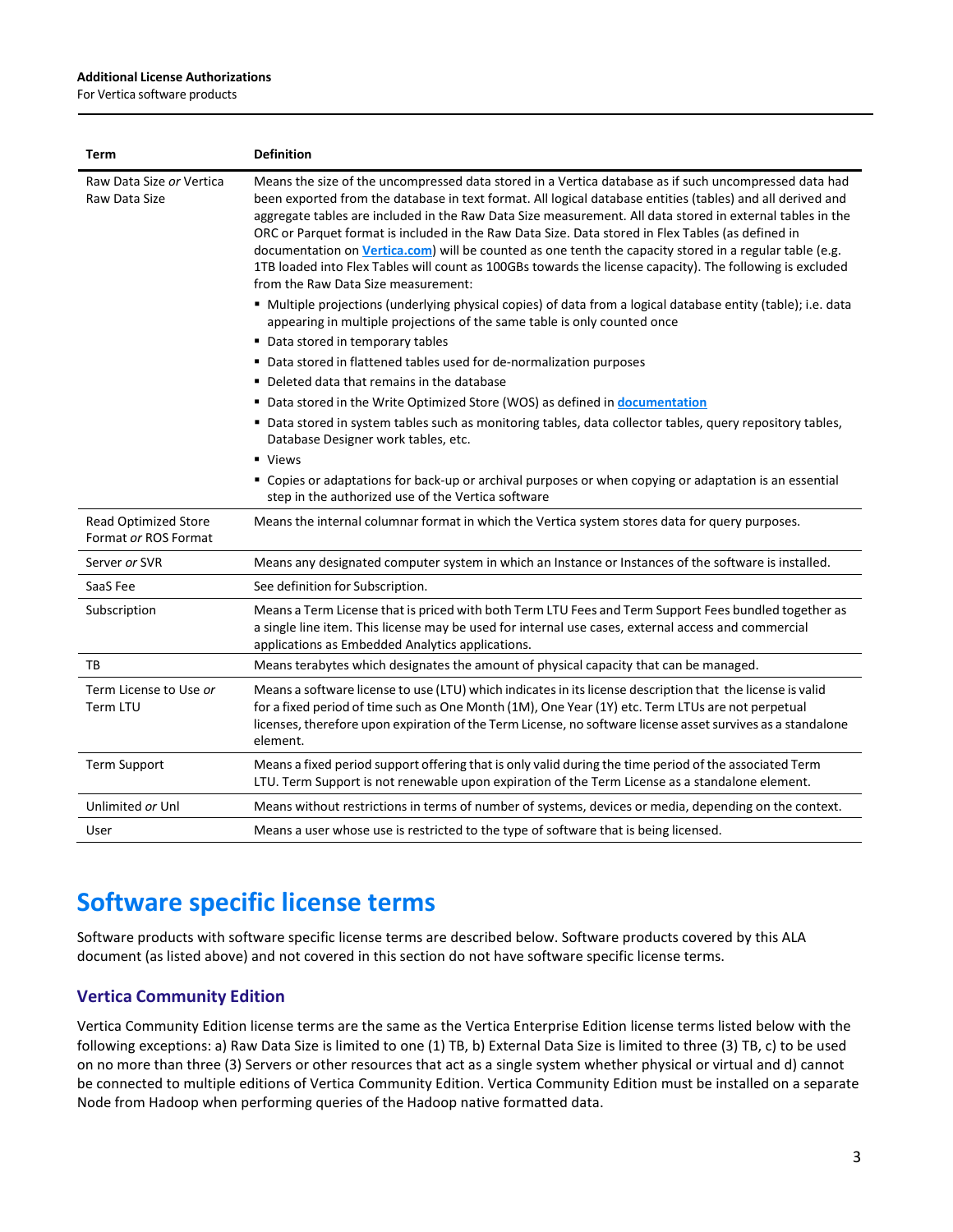### **Vertica Express Edition**

Vertica Express Edition terms are the same as the Vertica Premium Edition license terms listed below.

The following features and functionality (as defined in the **[documentation](https://www.vertica.com/documentation/vertica/9-3-x-documentation/)**) are not included with licenses of Vertica Express Edition:

- 1. Advanced SQL Functions
	- A. Analytical Functions
	- B. Patterns Matching Functions
	- C. Time Series Functions
- 2. ROLAP SQL Functions
	- A. ROLLUP Aggregate
	- B. GROUPING SETS Aggregate
	- C. CUBE Aggregate
	- D. Pivot
- 3. R Integration via Vertica pre-built UDX
- 4. Python Integration via Vertica pre-built UDX
- 5. Workload Analyzer
- 6. KV Interface
- 7. Fault Groups
- 8. Live Aggregate Projections
- 9. Text Search
- 10. FIPS 140-2 Support
- 11. Flattened Tables
- 12. Parquet Export
- 13. Predictive Analytics Functions
	- A. Normalization, outlier detection, sampling, imbalanced data processing and missing value imputation functions
	- B. Linear regression, logistic regression, k-means, naïve bayes, random forests, singular value decomposition, support vector machines, generalized boost models, neural networks, page rank, k nearest neighbors
	- C. Confusion matrix, receiver operator characteristic (ROC), error rate, lift table, mean squared error, r squared, wald statistics

### **Vertica External Data Add-On**

Vertica External Data Add-On for data not stored in the Vertica database, is licensed per TB measured in External Data Size on an unlimited number of central processing units or CPUs and for an unlimited number of Users. The external data formats permitted are ORC & Parquet. External data in non-optimized formats, such as CSV, are not counted towards the per TB license. The Vertica External Data Add-On is only available for Vertica version 8.1.1 or higher.

#### **Vertica for SQL on Data Lakes (Formerly known as Vertica for SQL on Hadoop)**

Vertica for SQL on Data Lakes is licensed per Node, on an unlimited number of central processing units or CPUs and an unlimited number of Users. Vertica for SQL on Data Lakes is for querying Parquet & ORC data on Hadoop Distributed File System (HDFS) OR Supported S3 object storage system. Includes 1 TB of Vertica ROS formatted data loaded into the Vertica data platform.

#### **Vertica Premium Edition**

Vertica Premium Edition is licensed using one of two metrics: 1) per TB measured in Raw Data Size, on an unlimited number of central processing units or CPUs and for an unlimited number of Users; or 2) per node with an unlimited data size.

**If licensed per TB**: Licensee is permitted to use an identical data set for no more than three (3) Vertica Clusters. Vertica Premium Edition must be installed on a separate Node from Hadoop when performing queries of Parquet and ORC columnar formatted data. . The use of HDFS as a storage location is permitted and counts against the licensed capacity.

**If licensed per Node**: Vertica Premium Edition must be installed on a separate Node from Hadoop when performing queries of the Hadoop native formatted data.